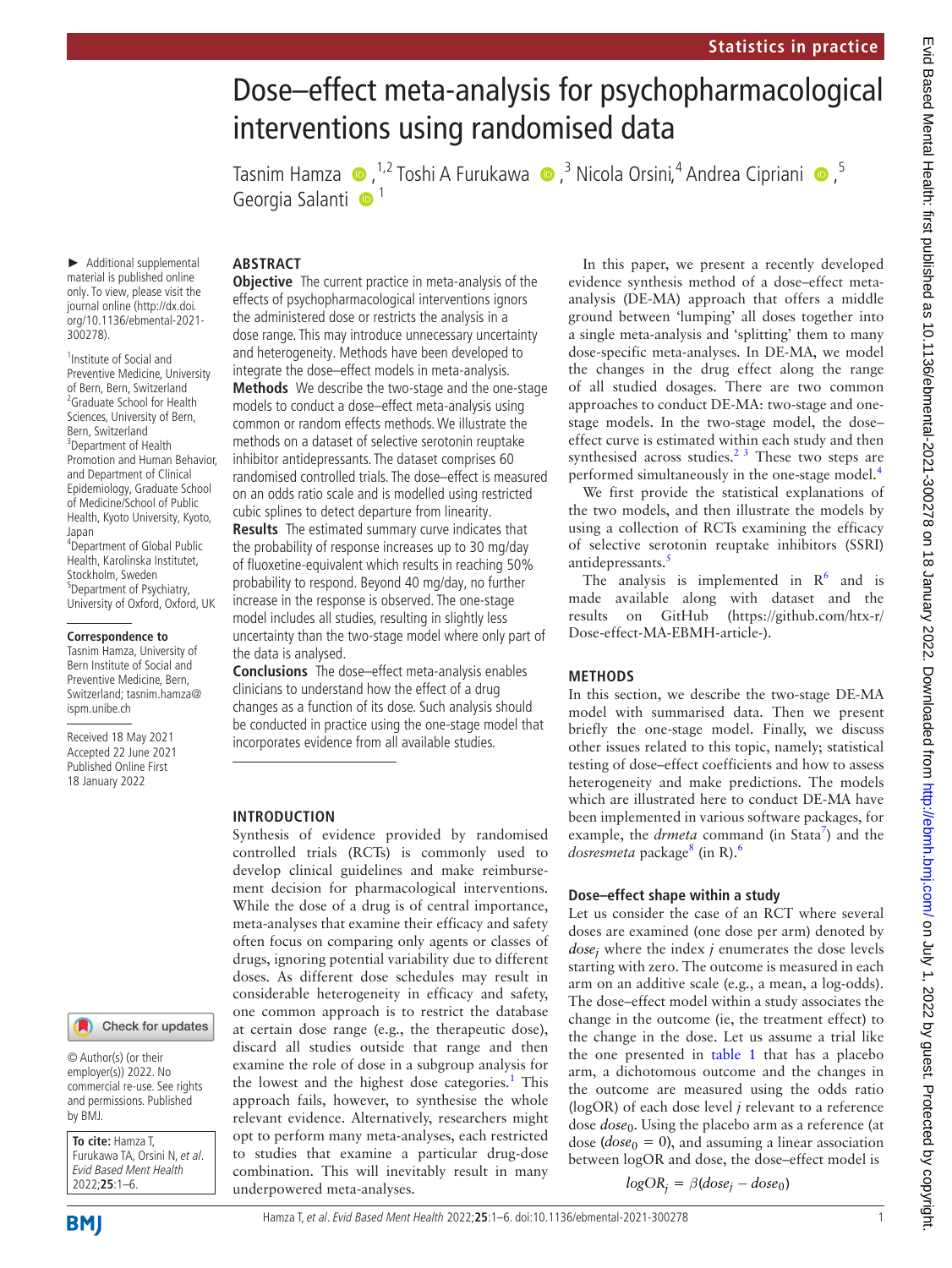<span id="page-1-0"></span>**Table 1** We present the data of Feighner *et al* study on the observed five dose levels. The data consist of the observed dose, the number of responses, the total number of participants, the odds ratio (OR) and its 95% CI, log transformations of OR and its standard error (SE)

|              | fluoxetine-equivalent dose |          |       |                               |              |           |
|--------------|----------------------------|----------|-------|-------------------------------|--------------|-----------|
| Level $(j)$  | (mq/day)                   | Response | Total | OR (95% CI)                   | <b>logOR</b> | SE(logOR) |
| $\mathbf{0}$ |                            | 42       | 129   | $1.00$ (ref)                  | $0$ (ref)    |           |
|              | 10                         | 61       | 131   | 1.81 (1.09 to 2.99)           | 0.59         | 0.26      |
|              | 20                         | 61       | 130   | $1.83(1.11 \text{ to } 3.03)$ | 0.61         | 0.26      |
|              | 40                         | 80       | 131   | 3.25 (1.95 to 5.41)           | 1.18         | 0.26      |
| 4            | 60                         |          | 129   | 2.70 (1.63 to 4.48)           | 0.99         | 0.26      |

The estimated coefficient *β* shows how much an increase in the dose will impact on the change in logOR.

Typically, the referent dose *dose*0 is assigned to the zero or the minimal dose to make interpretation easier. The doses are centred around the referent dose so the relationship quantifies the change in relative effects. However, this centralisation induces correlation between the logORs in each study (as they are all estimated relative to the outcome of the (*dose*<sub>0</sub>). Such correlations should be estimated and accounted for using the Longnecker and Greenland method.<sup>29</sup>

In practice, multiple changes in the dose–effect shape are expected so that the linear model is not often a realistic assumption. More flexible models are needed to account for those changes<sup>10</sup> such as restricted cubic spline (RCS). RCS is a piecewise function; the dose spectrum is split into intervals (using some changepoints, called knots) and in each interval a cubic polynomial is fitted.<sup>11</sup> Restrictions in the estimation of the polynomial coefficients are then imposed to ensure that they are connected and forming a smooth function which is linear in the two tails. The location and the number of those knots determine the shape of the RCS: the locations indicate intervals where changes in the shape might occur, and the number reflects how many such changes are anticipated. In general, setting *k* knots creates a RCS model with  $k - 1$  regression coefficients. For identifiability, the minimum number of knots is three and the dose–effect shape is:

 $logOR_j = \beta_1 \{ dose_j - dose_0 \} + \beta_2 \{ f_1 (dose_j) - f_1 (dose_0) \}$ 

This function is a combination of linear and non linear  $(f_1)$ transformations.<sup>[11](#page-4-8)</sup>

Of note, a two-stage approach requires that the study examines at least three dose-level data including the referent level and that enables estimating the two regression coefficients in the linear  $(\beta_1)$  and spline (nonlinear,  $\beta_2$ ) parts of the equation.

Any type of function could be used in the dose–effect association. For study indicator *i,* the general form of the dose–effect model can be written:

$$
logOR_{ij} = f(dose_{ij}; dose_{i0}; \beta_{ip})
$$

The term *βip* refers to the *p* dose–effect parameter and *f* denotes the dose–effect shape.

## **Synthesis of dose–effect shapes across studies**

Consider that we have fit the RCS model in *k* studies and we have obtained *k* sets of estimates ( $\beta_{i1}, \beta_{i2}$ ). Each pair of coefficients represents the shape of the dose–effect within each study. Now, we synthesise the shapes across studies by combining their coefficients. We may set a common underlying coefficient for all studies, for example,  $\beta_{i1} = B_1$  and  $\beta_{i2} = B_2$  (common-effect model). Alternatively, the underlying study-specific coefficients can be assigned a two-dimensional normal distribution with mean  $(B_1, B_2)$  and a variance–covariance matrix to reflect the heterogeneity across the studies (random-effects model). In the general case, the dose–effect shape *f* involving *p* coefficients  $\beta_{ip}$  which are similarly synthesised using a multivariate normal distribution.

What we describe above is the two-stage approach: the doseeffect curves are estimated within each study and then synthesised across studies in two separate steps. This requires each study to report non-referent doses at least as many as the number of the dose–effect coefficients. Otherwise, the coefficients will be non-identifiable and the study should be excluded from the analysis. For example, to estimate a dose–effect quadratic shape or a RCS with three knots, two coefficients need to be estimated and hence each study needs to report at least two logORs (which means at least three dose levels). Studies that report less dose levels, shall be excluded from the synthesis.

In the one-stage approach, within and across study estimation of the shape are performed simultaneously.[4](#page-4-2) This allows for borrowing information across studies and the study-specific coefficients can be estimated even if the study itself does not report the required number of doses. This means that, with the one-stage approach, we can include in the synthesis studies that report only one logOR (two dose levels) even if we want to estimate RCS.

There are different ways to present the results from the DE-MAs. The dose–effect shape as a function of any dose can be presented in graphical or tabular form by plugging-in the dose values and the estimated coefficients in the assumed function (see figures [1 and 2](#page-2-0)). Another useful presentation of the results could be to show absolute estimates of the outcome, such as estimates of probability for efficacy at any given dose, see [figure](#page-2-1) 3. This can be done in two simple steps. First, we estimate the absolute probability of the response at the reference dose (e.g., zero) and then we combine this with the estimated relative treatment effect at each dose (e.g., with the estimated logOR) to obtain the absolute outcome (e.g., the probability to respond at an active dose level).

# **Statistical testing of the dose–effect shape**

The hypothesis of no dose-effect association, that is  $H_0$ :  $B = 0$ where *B* is a vector of all regression coefficients, can be tested by computing a Wald statistic based on estimated regression coefficients (and their estimated variances/covariances). A p-value is then derived with reference to a chi-squared distribution  $(x^2)$ with degrees of freedom equal to the number of regression coefficients involved in the null hypothesis.

Alternatively, we may compute the *z* statistic to test each doseeffect coefficient,  $B_p$  under the hypothesis  $H_0$ :  $B_p = 0$ . Testing the coefficient of the spline term will indicate whether a linear function is sufficient to describe the data.

As with every statistical test, test results should be interpreted with cautious and considering common fallacies and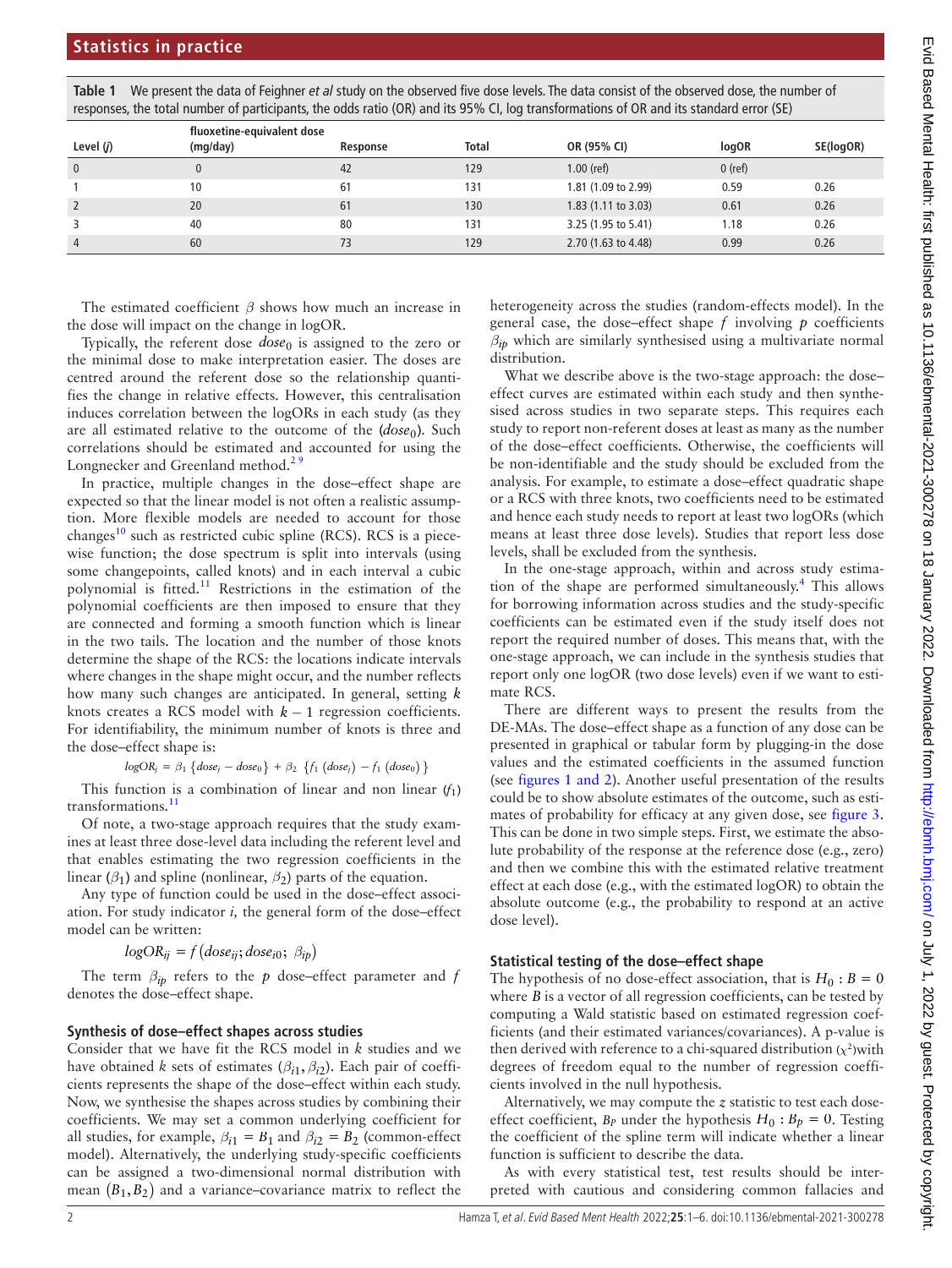

<span id="page-2-0"></span>*et al* study. The fluoxetine-equivalent doses are presented versus the odds ratio with two different dose–effect shapes; the linear model in grey (dashed) and the restricted cubic spline (with knots at 20.0, 23.6 and 44.4) in red (solid). The 95% confidence bands are shaded around each curve.

misinterpretations of the p-value.<sup>12</sup> Furthermore, confidence limits, typically 95%, for the unknown summary dose–effect shape can be estimated from the model for any sensible value of the dose.

## **Heterogeneity**

 $\overline{4}$ 

Odds Ratio (OR)

 $\tilde{z}$ 

 $\Omega$ 

Heterogeneity in the study-specific coefficients *βip* introduces heterogeneity in the relative treatment effects, which is what we will call heterogeneity from now on. It is a function of the dose and can be measured by the variance partition coefficient (VPC).[4](#page-4-2) The VPC is a study-specific and dose-specific which shows the percentage of heterogeneity out of the total variability specific to the study. VPC can be computed for each non-referent dose in each study. An average of the study-specific VPCs by dose level could be seen as a dose-specific  $I^2$ . It is useful to plot the



<span id="page-2-2"></span>**Figure 2** Dose-effect curves for selective serotonin reuptake inhibitors. These curves are estimated using the restricted cubic spline function where knots are set at doses 20.0, 23.6 and 44.4 mg/day. For data synthesis, we apply a one-stage (grey, solid) and two-stage (red, dashed) approaches.The 95% confidence bands are shaded around each curve. SSRI, selective serotonin reuptake inhibitor.



<span id="page-2-1"></span>**Figure 3** The synthesised dose–effect curves across studies of SSRI. The fluoxetine-equivalent doses are presented versus the predicted absolute effect. The dose–effect function is the restricted cubic spline (with knots at 20.0, 23.6 and 44.4). The solid line represents the mean absolute effect and the shaded area is its 95% confidence bands. The dashed (horizontal) line represents the placebo absolute effect at 37.7%. SSRI, selective serotonin reuptake inhibitor.

study-specific VPCs (as %) against the dose levels to gauge the level of heterogeneity.

## **RESULTS**

We illustrate the models by re-analysing a dataset about the role of dose in the efficacy of SSRIs. Drug-specific doses are converted into fluoxetine-equivalents (mg/day) using a validated formula.<sup>[5](#page-4-3)</sup> The outcome is response to treatment defined as 50% reduction in symptoms. The data include 60 RCTs, which recruited 15 174 participants in 145 different dose arms (see [online supplemental](https://dx.doi.org/10.1136/ebmental-2021-300278) [appendix figure 1, 2 and table 1](https://dx.doi.org/10.1136/ebmental-2021-300278)).

## **Dose–effect model within a study**

To exemplify the process, we consider the study by Feighner *et al*. [13](#page-4-10) [Table](#page-1-0) 1 presents the data at the five examined dose arms. The four logORs are estimated as the odds of each non-referent category (10, 20, 40, 60 mg/day) relative to the odds in the referent dose (Placebo, 0 mg/day). The study-specific estimated logORs and their SEs can be used to fit a linear dose–effect model.

A log linear trend is then estimated based on the aggregate data presented by Feighner *et al* [\(figure](#page-2-0) 1).<sup>[13](#page-4-10)</sup> The Greenland and Longnecker method is used to back estimate the covariance of these four empirical logORs used as dependent variable of the linear dose–effect model.

The linear dose–effect coefficient is estimated at 0.0156 (95% CI 0.0083 to 0.0230) on the log scale. The OR at dose 10 to be  $exp(0.0156 \times 10) = 1.169$  which means OR increases by 17% for a 10-unit increase in dose.

Biologically, it is quite unrealistic to assume a constant effect of fluoxetine-equivalents on the relative odds of the outcome. We expect the shape to increase up to a dose level and then flatten out. The exact value of the dose, at which the dose–effect model is levelling out, is unknown. And it would be good to specify a dose–effect model that is able to capture this plausible mechanism.

For this reason, we use a RCS function, rather than a linear function, for fluoxetine-equivalents. RCSs are generated using three knots at 20, 23.6 and 44.4 dose levels which represent the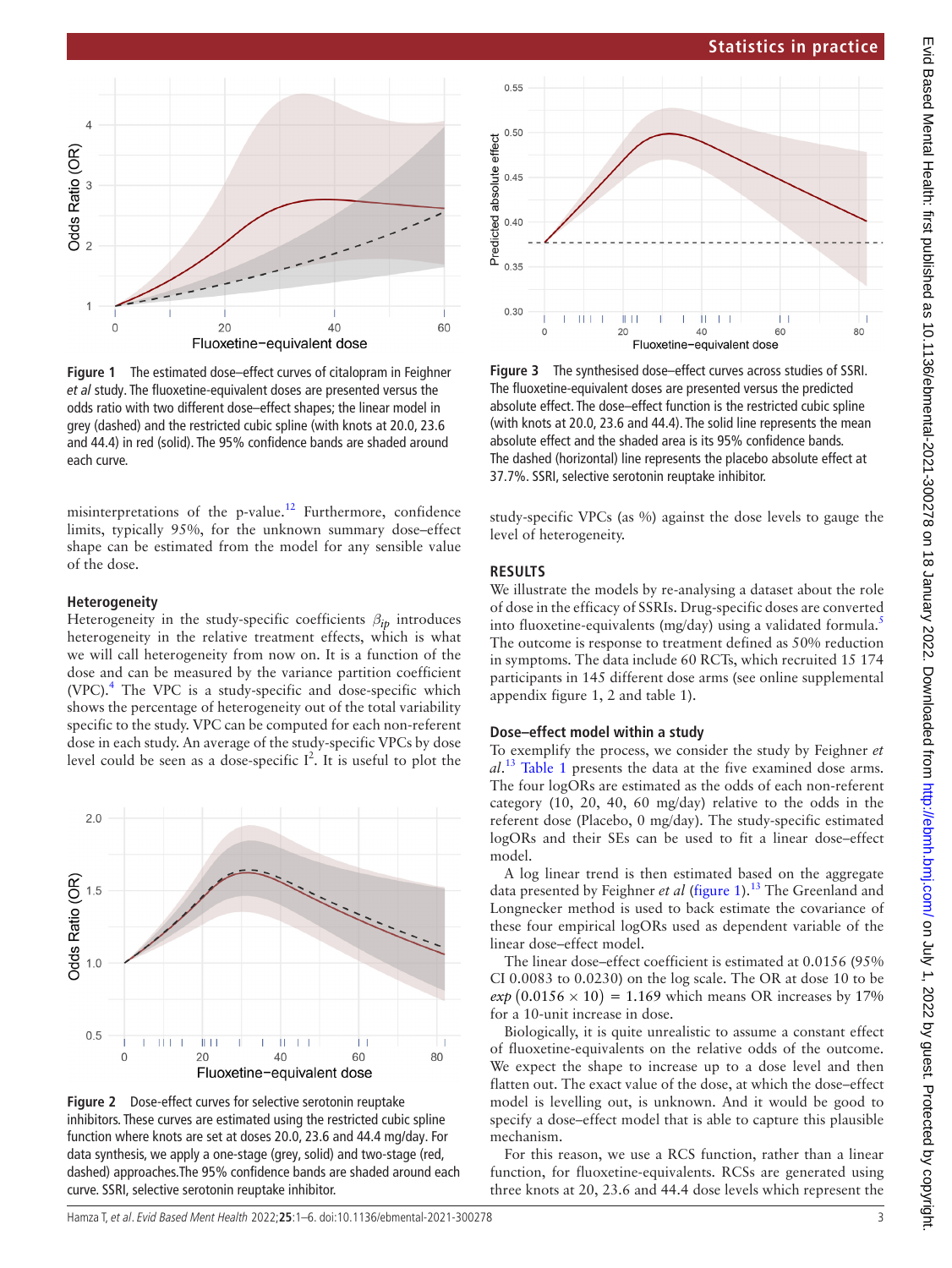10%, 50% and 90% percentiles, of the observed non-zero dose distribution. A Wald-test indicates large incompatibility between this study and the hypothesis of a linear function ( $z = -2.13$ , p =0.033). [Figure](#page-2-0) 1 indicates a large positive dose–effect up to 30 mg/day of fluoxetine-equivalents and no increase in the effect beyond that value.

The fact that the shape is estimated from just a single study results in a large uncertainty around the RCS curve.

#### **Synthesis of dose–effect shapes across studies**

We first synthesise the dose–effect coefficients from all studies assuming a random-effects two-stage model. For RCS in the two-stage model, only 17 studies can be synthesised (those with at least three dose levels). The results are depicted in [figure](#page-2-2) 2. The estimated linear coefficient at  $B_1 = 0.0186$  (95% CI 0.0118) to 0.0253) and the spline coefficient is  $B_2 = -0.0628$  (95% CI  $-0.0876$  to  $-0.0379$ ).

The random-effects one-stage model can include all 60 studies. The estimated linear and spline coefficients are very close to those from the two-stage model  $(B_1 = 0.0189)$  (95%) CI 0.0146 to 0.0232) and  $B_2 = -0.0621$  (95% CI  $-0.0814$ to −0.0428)) which is also shown in the agreement of the two shapes in [figure](#page-2-2) 2. The important difference between the results from the two approaches is that the confidence bands are tighter from the one-stage due to including double as many studies as the two-stage approach does.

In [figure](#page-2-1) 3, we show the probability of response as a function of the dose as estimated from the meta-analysis. After metaanalysing all placebo arms, the probability of response to placebo is estimated at 37.7% (dashed line in [figure](#page-2-1) 3). Then, increase of the dose up to 30 mg/day of fluoxetine-equivalent results in 50% probability to respond. Beyond 40 mg/day, the probability of response flattens out.

For the two-stage and the one-stage models, the statistical hypothesis can be rejected with estimated p-values less than 0.001 for both the linear and spline coefficients. This can be seen as a statistical evidence that the linear model hypothesis is rejected, and the RCS is preferable with both the linear and the spline part. The hypothesis of no dose-effect association is not also accepted (p-value < 0.001).

[Figure](#page-3-0) 4 shows the variance partition component along with the observed doses. At dose 20 mg/day, the total variability that is attributed solely to heterogeneity ranges between 4% and 40%, which is considered to be moderate. Overall, the majority of VPC values does not exceed 60%.

#### **DISCUSSION**

Researchers can conduct a DE-MA by following two steps. The first step is to estimate a dose–effect curve within each study. The second step is to synthesise those curves across studies. These two steps can be performed either separately (two-stage model) $^{23}$  or simultaneously (one-stage model). $<sup>4</sup>$  In this article, we detail these</sup> two models, alongside considerations for statistical testing of the dose–effect parameters, estimation of heterogeneity and presentation of the results. We use the presented models to re-analyse RCT data comparing various SSRIs in terms of response .

We describe the models for a dichotomous outcome and the effect size we used as odds ratio. However, the model can be adapted easily to other measures like risk ratio and hazard ratio. Likewise, the model can be employed with other data types such as continuous outcome with (standardised) mean differences.<sup>14</sup>

Recently, two extensions of the presented models have been introduced in the literature. The one-stage and two-stage models have been extended to a Bayesian setting<sup>15</sup> to take advantage of its great flexibility. One of these advantages is to implement the exact binomial distribution for binary data, instead of the



<span id="page-3-0"></span>Figure 4 The variance partition component of each observed dose (non-referent doses in each study) presented in circles; each circle represents a study. The fitted line is LOWESS curve.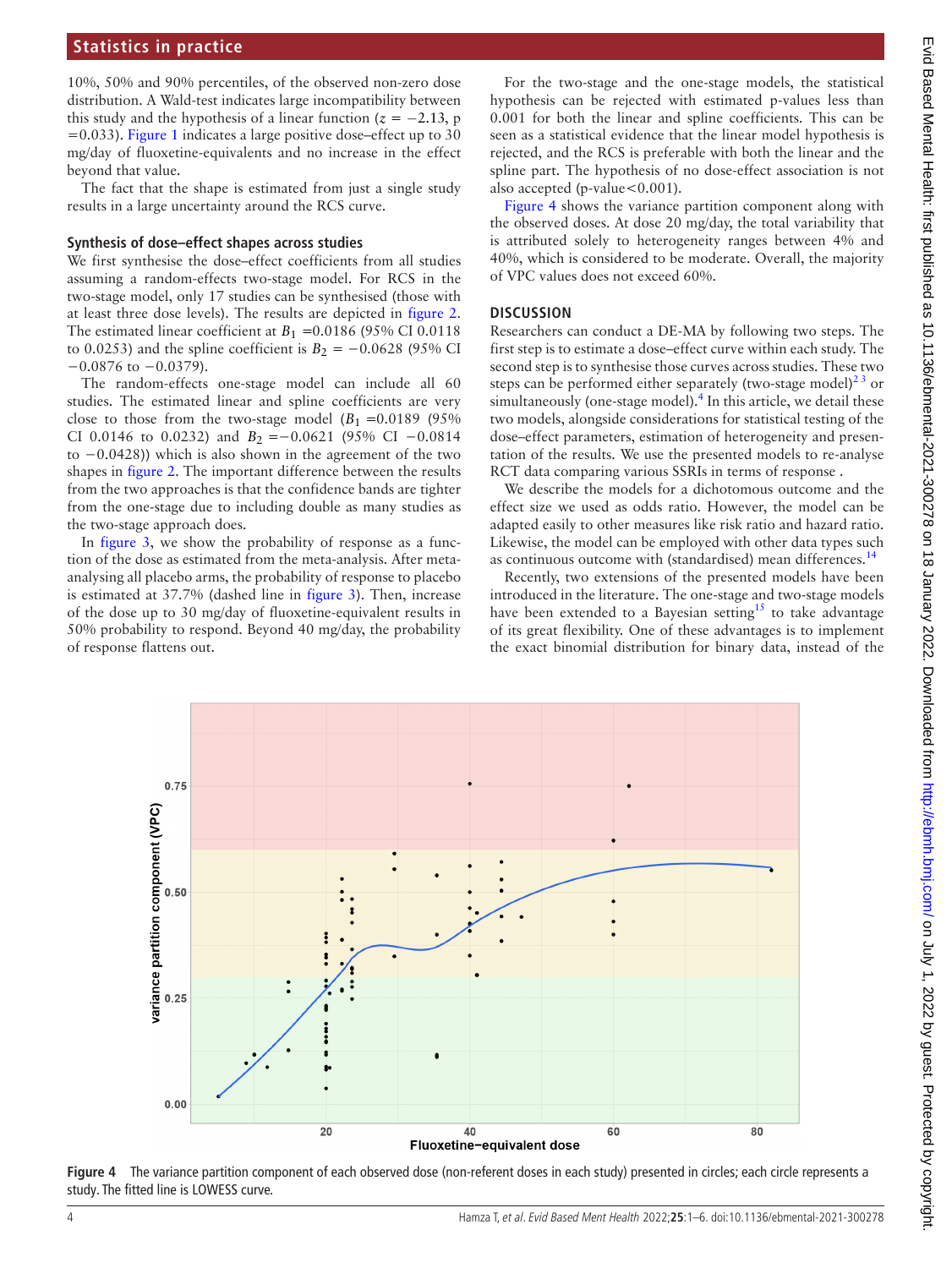approximate normal distribution for the relative treatment effect in the frequentist settings. The assumption of a normal distribution can be hard to meet when the sample size is small as shown in recent simulations.<sup>15</sup> The dose-effect model has been also extended to network meta-analysis which allows for modelling the dose–effect relationship simultaneously to more than two agents.[16 17](#page-4-13)

Researchers should be careful when they report the findings of DE-MA and follow the existing reporting guidelines. Xu *et al* proposed a checklist with 33 reporting items for such analysis.<sup>18</sup> The majority of these items  $(27)$  come from the Preferred Reporting Items for Systematic Reviews and Meta-Analyses statement after some modifications.<sup>[19](#page-5-1)</sup> The other six items are added from Meta-analyses Of Observational Studies in Epidemiology checklist to cover key considerations of observational studies.<sup>[20](#page-5-2)</sup> They used the proposed checklist to assess quality of reporting in the published DE-MAs. They found that while reporting in the introduction and results was on average good, further improvements are required in reporting methods. Xu and colleagues also studied the association between reporting quality and study characteristics. They observed that studies including more authors or methodologist have a better reporting quality. They conclude that while the quality of reporting has improved over the years, further refinement in the reporting checklists is required.

The main challenge in DE-MA is how to define the dose–effect shape. The shape selection can be guided by previous studies (such as dose-finding studies), clinical experience and biological plausibility informed by pharmacodynamic and pharmacokinetic studies. Additional evidence could be provided by considering the goodness of fitness measures of various shapes<sup>21</sup> or via graphical inspection of the data. Yet, the RCS model has sufficient flexibility to capture different shapes. In our case study, using only three knots was sufficient to capture the expected drug behaviour SSRIs while requires only three dose levels to be reported in at least one study. This makes RCS an attractive choice for the majority of analyses.[18](#page-5-0) However, the number and location of knots should be chosen carefully based on the anticipated drug behaviour and the clinical knowledge.

Researchers may encounter additional challenges if observational studies are synthesised instead of RCTs as it was the case in this paper. First, defining the dependent and independent variables in observational studies could be difficult. For example, if we want to evaluate the association between the alcohol consumption and the use of tobacco, the shape will depend on whether alcohol is set as a dependent or independent variable. Second, categorisation of non-pharmacological exposures (such as environmental exposure, diet and so on), which are often the focus of observational studies, is often difficult. There might be open-ended categories to which assignment of a specific dose is not obvious (e.g., smoking two packages per day and above) and exposure categories might be differently defined across studies.<sup>[22 23](#page-5-4)</sup> These challenges could induce additional uncertainty in the analysis. In such cases, sensitivity analysis is recommended to investigate the robustness of the DE-MA results.

In conclusion, the DE-MA enables clinicians to understand how the effect of a drug changes as a function of its dose. Such analysis should be conducted in practice using the one-stage model that incorporates evidence from all available studies.

**Twitter** Toshi A Furukawa [@Toshi\\_FRKW](https://twitter.com/Toshi_FRKW) and Andrea Cipriani [@And\\_Cipriani](https://twitter.com/And_Cipriani)

**Contributors** TAF and AC designed the study and collected the data. TH performed the statistical analysis and NO helped in a partial revision of the analysis. TH and GS

drafted the manuscript. All authors performed a critical revision of the manuscript and approved the submitted version.

**Funding** This work was supported by HTx project for TH and GS. The HTx project has received funding from the European Union's Horizon 2020 research and innovation programme under grant agreement No 825 162. AC is supported by the National Institute for Health Research (NIHR) Oxford Cognitive Health Clinical Research Facility, by an NIHR Research Professorship (grant RP-2017–08-ST2-006), by the NIHR Oxford and Thames Valley Applied Research Collaboration and by the NIHR Oxford Health Biomedical Research Centre (grant BRC-1215–20005). The views expressed are those of the authors and not necessarily those of the UK National Health Service, the NIHR or the UK Department of Health.

**Competing interests** TAF reports grants and personal fees from Mitsubishi-Tanabe, personal fees from MSD, grants and personal fees from Shionogi, outside the submitted work. In addition, TAF has a patent 2020-548587concerning smartphone CBT apps pending, and intellectual properties for Kokoro-app licensed to Mitsubishi-Tanabe. AC has received research and consultancy fees from INCiPiT (Italian Network for Paediatric Trials), CARIPLO Foundation and Angelini Pharma.

**Patient consent for publication** Not applicable.

**Provenance and peer review** Not commissioned; externally peer reviewed.

**Supplemental material** This content has been supplied by the author(s). It has not been vetted by BMJ Publishing Group Limited (BMJ) and may not have been peer-reviewed. Any opinions or recommendations discussed are solely those of the author(s) and are not endorsed by BMJ. BMJ disclaims all liability and responsibility arising from any reliance placed on the content. Where the content includes any translated material, BMJ does not warrant the accuracy and reliability of the translations (including but not limited to local regulations, clinical guidelines, terminology, drug names and drug dosages), and is not responsible for any error and/or omissions arising from translation and adaptation or otherwise.

#### **ORCID iDs**

Tasnim Hamza <http://orcid.org/0000-0002-4700-6990> Toshi A Furukawa <http://orcid.org/0000-0003-2159-3776> Andrea Cipriani <http://orcid.org/0000-0001-5179-8321> Georgia Salanti<http://orcid.org/0000-0002-3830-8508>

## **REFERENCES**

- <span id="page-4-0"></span>1 Hansen RA, Moore CG, Dusetzina SB, et al. Controlling for drug dose in systematic review and meta-analysis: a case study of the effect of antidepressant dose. Med [Decis Making](http://dx.doi.org/10.1177/0272989X08323298) 2009;29:91–103.
- <span id="page-4-1"></span>2 Berlin J, Longnecker MP, Greenland S. Meta-analysis of epidemiologic dose-response data. Epidemiology Resources Inc, 1992.
- 3 Orsini N, Li R, Wolk A, et al. Meta-analysis for linear and nonlinear dose-response relations: examples, an evaluation of approximations, and software. [Am J Epidemiol](http://dx.doi.org/10.1093/aje/kwr265) 2012;175:66–73.
- <span id="page-4-2"></span>4 Crippa A, Discacciati A, Bottai M, et al. One-stage dose-response meta-analysis for aggregated data. [Stat Methods Med Res](http://dx.doi.org/10.1177/0962280218773122) 2019;28:1579–96.
- <span id="page-4-3"></span>5 Furukawa TA, Cipriani A, Cowen PJ, et al. Optimal dose of selective serotonin reuptake inhibitors, venlafaxine, and mirtazapine in major depression: a systematic review and dose-response meta-analysis. [Lancet Psychiatry](http://dx.doi.org/10.1016/S2215-0366(19)30217-2) 2019;6:601-9.
- <span id="page-4-4"></span>6 Balduzzi S, Rücker G, Schwarzer G. How to perform a meta-analysis with R: a practical tutorial. [Evid Based Ment Health](http://dx.doi.org/10.1136/ebmental-2019-300117) 2019;22:153–60.
- <span id="page-4-5"></span>7 Orsini N. DRMETA: Stata module for dose-response meta-analysis S458546. statistical software components, Boston College department of economics, 2018.
- <span id="page-4-6"></span>8 Crippa A, Orsini N. Multivariate dose-response meta-analysis: The dosresmeta R Package. [J Stat Softw](http://dx.doi.org/10.18637/jss.v072.c01) 2016;72:1-15.
- 9 Greenland S, Longnecker MP. Methods for trend estimation from summarized dose-response data, with applications to meta-analysis. [Am J Epidemiol](http://dx.doi.org/10.1093/oxfordjournals.aje.a116237) 1992;135:1301-9.
- <span id="page-4-7"></span>10 Bagnardi V, Zambon A, Quatto P, et al. Flexible meta-regression functions for modeling aggregate dose-response data, with an application to alcohol and mortality. Am J [Epidemiol](http://dx.doi.org/10.1093/aje/kwh142) 2004;159:1077–86.
- <span id="page-4-8"></span>11 Harrell FE. Regression modelling strategies: with applications to linear models, logistic regression, and survival analysis. New York: Springer, 2015.
- <span id="page-4-9"></span>12 Greenland S, Senn SJ, Rothman KJ, et al. Statistical tests, P values, confidence intervals, and power: a guide to misinterpretations. [Eur J Epidemiol](http://dx.doi.org/10.1007/s10654-016-0149-3) 2016;31:337-50.
- <span id="page-4-10"></span>13 Feighner JP, Overø K. Multicenter, placebo-controlled, fixed-dose study of citalopram in moderate-to-severe depression. [J Clin Psychiatry](http://dx.doi.org/10.4088/JCP.v60n1204) 1999;60:824-30.
- <span id="page-4-11"></span>14 Crippa A, Orsini N. Dose-response meta-analysis of differences in means. BMC Med [Res Methodol](http://dx.doi.org/10.1186/s12874-016-0189-0) 2016;16:91.
- <span id="page-4-12"></span>15 Hamza T, Cipriani A, Furukawa TA. A Bayesian dose-response meta-analysis model: a simulations study and application. statistical methods in medical research, 2021.
- <span id="page-4-13"></span>16 Mawdsley D, Bennetts M, Dias S, et al. Model-Based network meta-analysis: a framework for evidence synthesis of clinical trial data. CPT Pharmacometrics Syst [Pharmacol](http://dx.doi.org/10.1002/psp4.12091) 2016;5:393–401.
- 17 Hamza T, Furukawa TA, Orsini N, et al. A dose-effect network meta-analysis model: an application in antidepressants. arXiv 2104:05414.